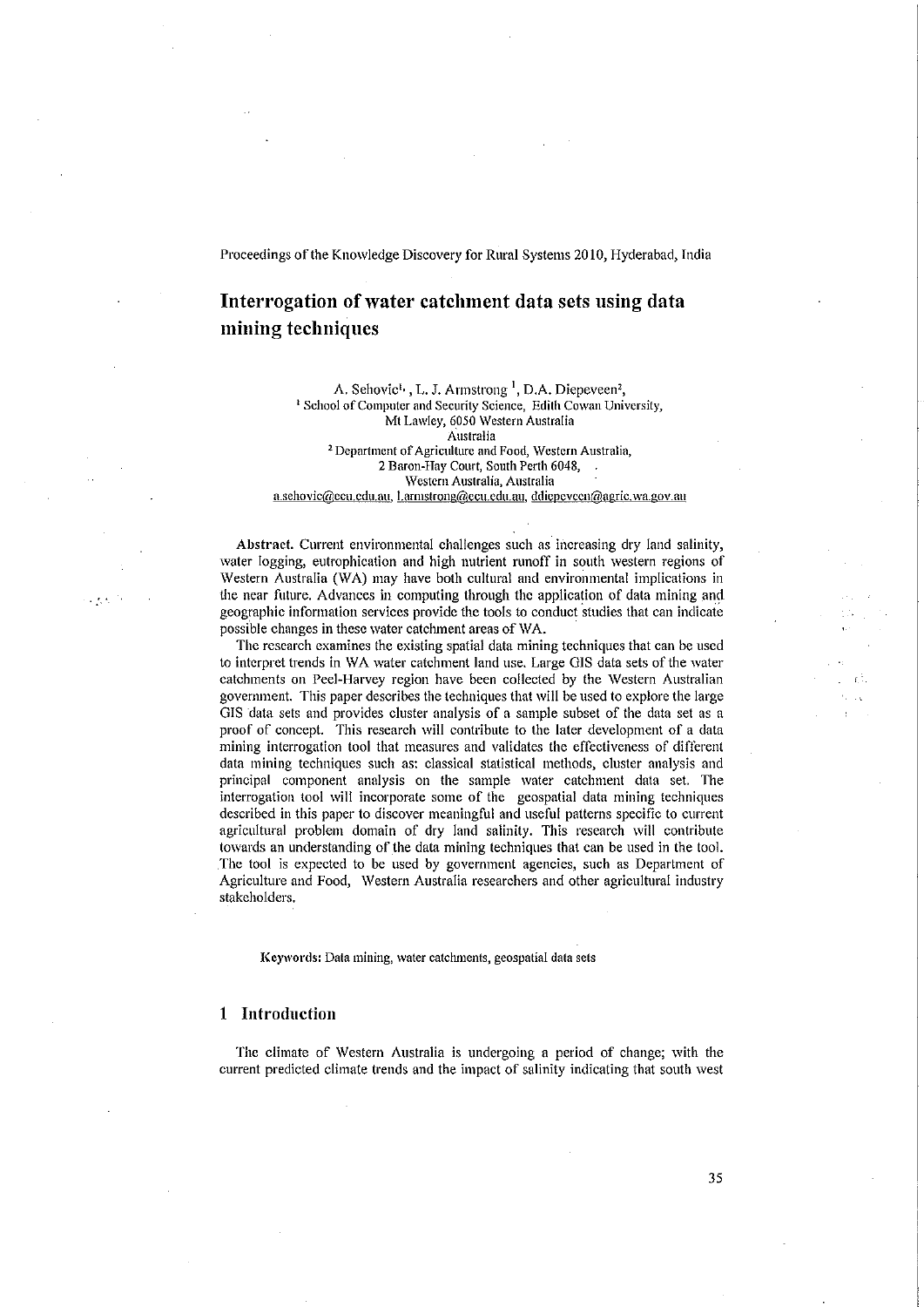Western Australian water catchments are at great risk, posing critical economic impacts to infrastructure, biodiversity and agriculture [1]. This research addresses the current industry problem of dryland salinity in WA. [2] emphasise on current impacts of dry land salinity as being a major problem in arable areas of Australia where past farming practices have led to rises in the ground water table that result in stored salt being transported to the surface. High levels of salinity at or near the soil surface diminish crop yield and result in runoff into creeks and streams with high salt content in particular, the effects that pose threats to land use and water catchments of Australia.

Previous studies have been reported on the use of data mining to elucidate water catchment land use patterns. For this purpose, the research by [2] into the study of Land Use Cover Change (LUCC) was established to illuminate the effects of human activities on the landscape and environment, as well as to predict the trends in environmental impacts. Furthermore, the LUCC model was created for carrying future trends simulations of dry land salinity by a set of hydrology inputs. For example, inputs included in the process are, rainfall, land use and soil type which all serve the purpose of discovering useful patterns [2]. One of the unique aspects of LUCC is the application use, which has the ability to calculate a rate increase in the ground of water table rises using an aggregation measure model, namely, Depth of Water Table (DWT). It was determined that an application was a viable simulation environment, with capabilities in providing meaningful and informative data mining predictions in DWT rate scenarios. As a result, this has lead to establishing a better understanding of the consequences for an overall water catchment planning [2].

Another study conducted by [3] has demonstrated the benefits of using decision trees with the WEKA, a data mining tool which may assist in more efficient management of water resources. The approach was comprised of data collections carried out on three catchment areas [3], including a comprehensive crop study of house hold characteristics surrounding the water catchment areas. The study has concluded that decision trees have made a great impact to the classification of various crop-types and categories of crops. Ultimately, it was discovered, when a decision tree technique is employed to analyse socioeconomic and biophysical variables, for example, income, subsistence production, erosion and water yield characteristics [3] can simulate effective agricultural socio economic land decisions.

The proposed study is focused on water catchment issues in Western Australia, through an examination of the Peel Harvey region. The Peel Harvey region is approximately 70km south of Perth and covers an area of 3072 square kilometres [4] Due to the vast land size and intensive agricultural practice, the region has a number of environmental sustainability problems, including increasing salinity, eutrophication water logging, soil acidity and loss of biodiversity [4]. To illustrate, Fig. 1 shows the salinity discharge of the Peel Havey catchment area.

A national land and water resources audit assessment[1] has forecasted that salinity will increase over the coming decades. It is estimated that approximately 8.8 million hectares (33%) by 2050 in the South West of WA will be at high risk of salinity damage. Furthermore, findings from [1] indicate that approximately 81% agricultural land is at risk from dryland salinity. Consequently, this could lead to an estimated 1500 plant species being affected, with possibly 450 subject to extinction. As a result, the extent of increasing dry land salinity will greatly affect a large portion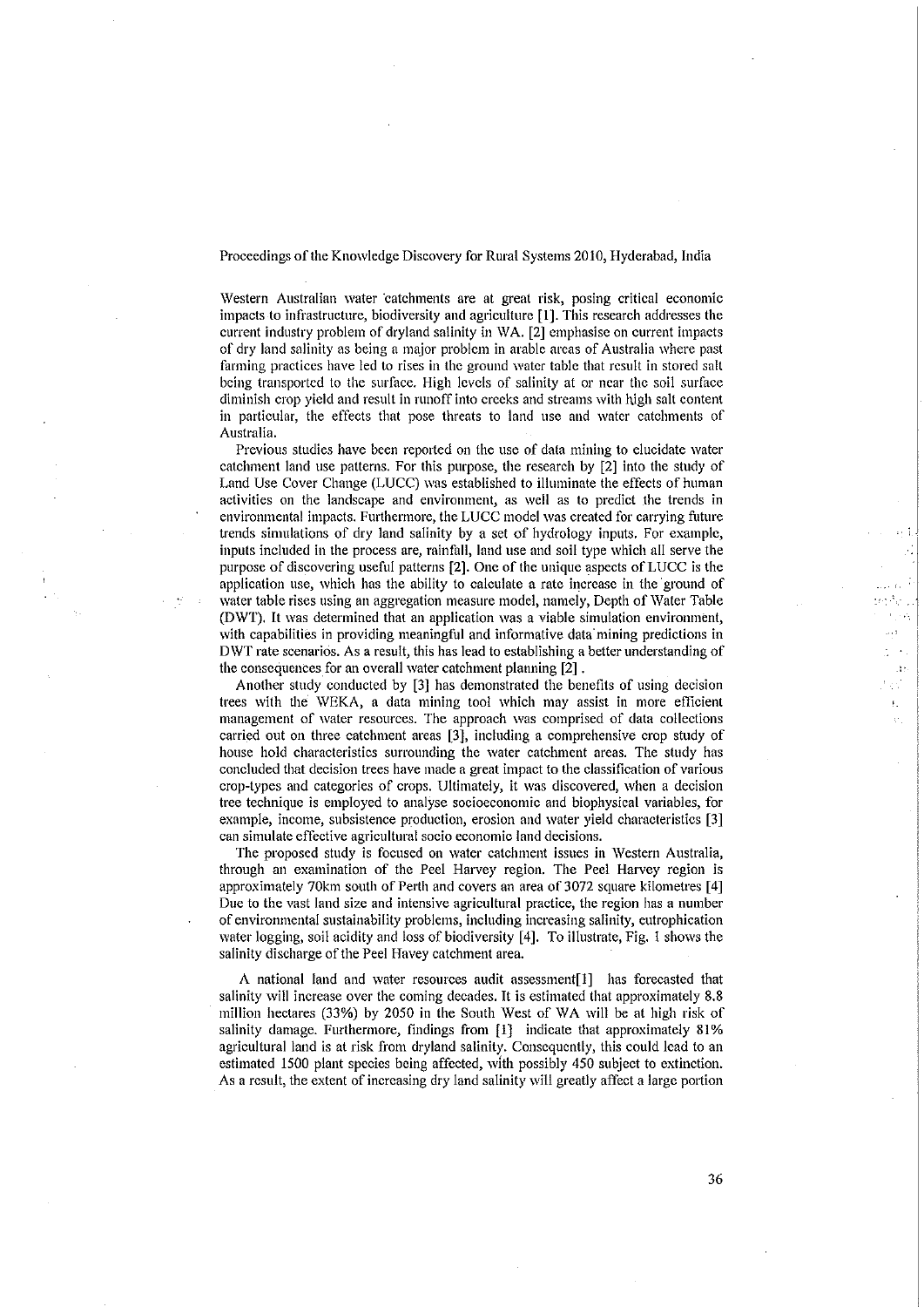of Peel-Harvey inlet. The Peel-Harvey catchment region is compromised of 27 large sub-catchments with 21 identified as residing in the coastal plain portion of the statutory boundaries, [5].



Fig. 6. Peel inlet salinity discharge. [6].

Spatial data mining uses geographic information. To create knowledge large proportion of the data mining activities carried out can be attributed to exploring high volumes of data sets comprised of geographic attributes and relations [7]. There are several important issues which must be addressed so that the analysis process can produce effective analysis of the large volumes of data sets. These include spatial data infrastructure standards and GIS interoperability. Spatial data mining techniques can comprise various data mining techniques, generally speaking, these may include, classification, associations, clustering and principal component analysis. These techniques can be used for analysis of soil mapping, land use, climate prediction and remote image sensing. Large numbers of spatial techniques already exist; aside from a singular use of these techniques, it is not unusual to incorporate multiple techniques in the data mining process. That being said, integrating techniques such as: association, clustering and principal component analysis all form the basis in achieving a comprehensive and robust evaluation of spatial data sets.

There are various classification methods which can be applied to spatial data mining; according to Inductive learning is considered to be one of the most common methods. However various consequence may arise if inductive learning is not directly incorporated during classification of data [8]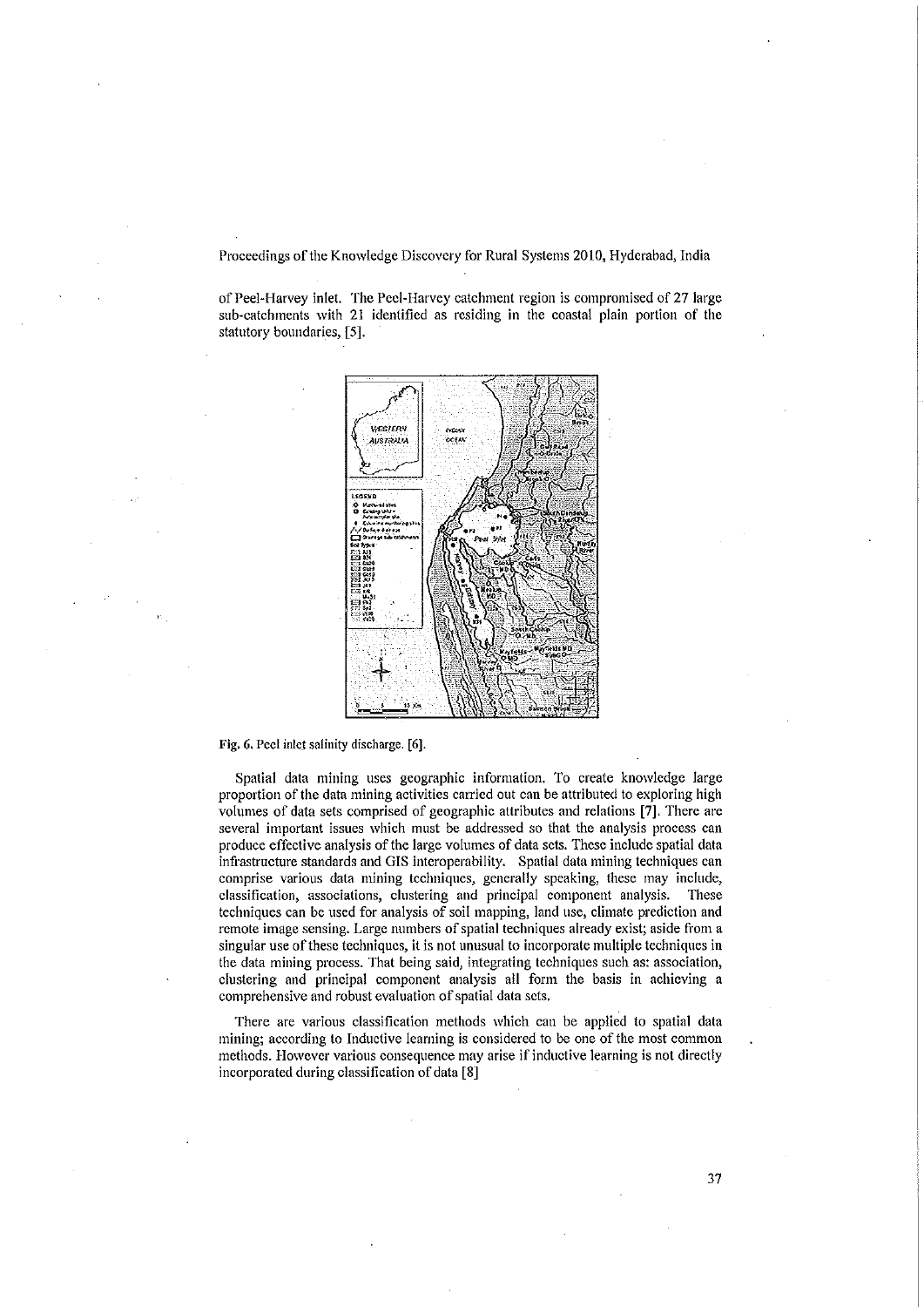"A spatial association rule is a rule which describes the implication of one or a set of features by another set of features in spatial databases. Studies have shown how association rules can be used for spatial data mining. For example. [9] have applying a P-tree based Association Rule Mining (PARM) algorithm to spatial Remote Sensed Image (RMI) based dataset was found to be an effective method for identifying the following: crop yields, insect or weed infestations, nutrient requirements and flooding damage.

Spatial cluster analysis is also an important data mining technique with an essential role in quantifying geographic variation patterns [10]. [10] explains the spatial cluster analysis is "commonly used in disease surveillance, spatial epidemiology, population genetics, landscape ecology, crime analysis and many other fields, but the underlying principles are the same".

Principal Component Analysis (PCA) normally used for multivariate statistical purposes, can also be applied spatially. For example, it was proven that PCA techniques can be used to identify parameters of maximum variations by monitoring spatial and temporal changes of water quality, elevation of the water and land use [11]. According to [12] spatio temporal data mining is an emerging research area which dedicates development of novel data mining applications. Similarly, it was proven that geographic visualisation (GeoVIS) methods such as, cluster analysis in conjunction with knowledge discovery in databases can provide an effective means for extraction, correlation analysis, anomaly detection, pattern recognition and filtering of spatio temporal patterns in environmental data [13].

This paper aims to describe the techniques that could be used to investigate and determine the most feasible spatial data mining techniques for conducting an analysis of water catchment data sets through the interrogation of a subset data set. The results extracted during the analysis stage could be used to assess whether any significant spatial patterns are present and allow predictions to be made in relation to potential changes in climate and land use. The paper also outlines the design of a proposed interrogative data mining tool that could be used to determine most appropriate data mining techniques for the Peel Harvey water catchment area.

## 2 Research Tools and Methods

The software tools used in this study include computer development tools, spatial database management tools, graphic GIS tools and Visual Simulation tools. These tools are outlined in Table 1.

| <b>Computer</b><br>development                        | Description                                                                                                                                       |
|-------------------------------------------------------|---------------------------------------------------------------------------------------------------------------------------------------------------|
| Eclipse,<br>Jee<br>Galileo,<br>version<br><b>SR2:</b> | Eclipse is an integrated development environment comprising<br>various tools for java developers to create enterprise and online<br>applications. |
| <b>Project</b>                                        | Project R will serve as a primary statistical and data mining                                                                                     |

Table 4. Listing of software tools used in data preparation and analysis.

38

광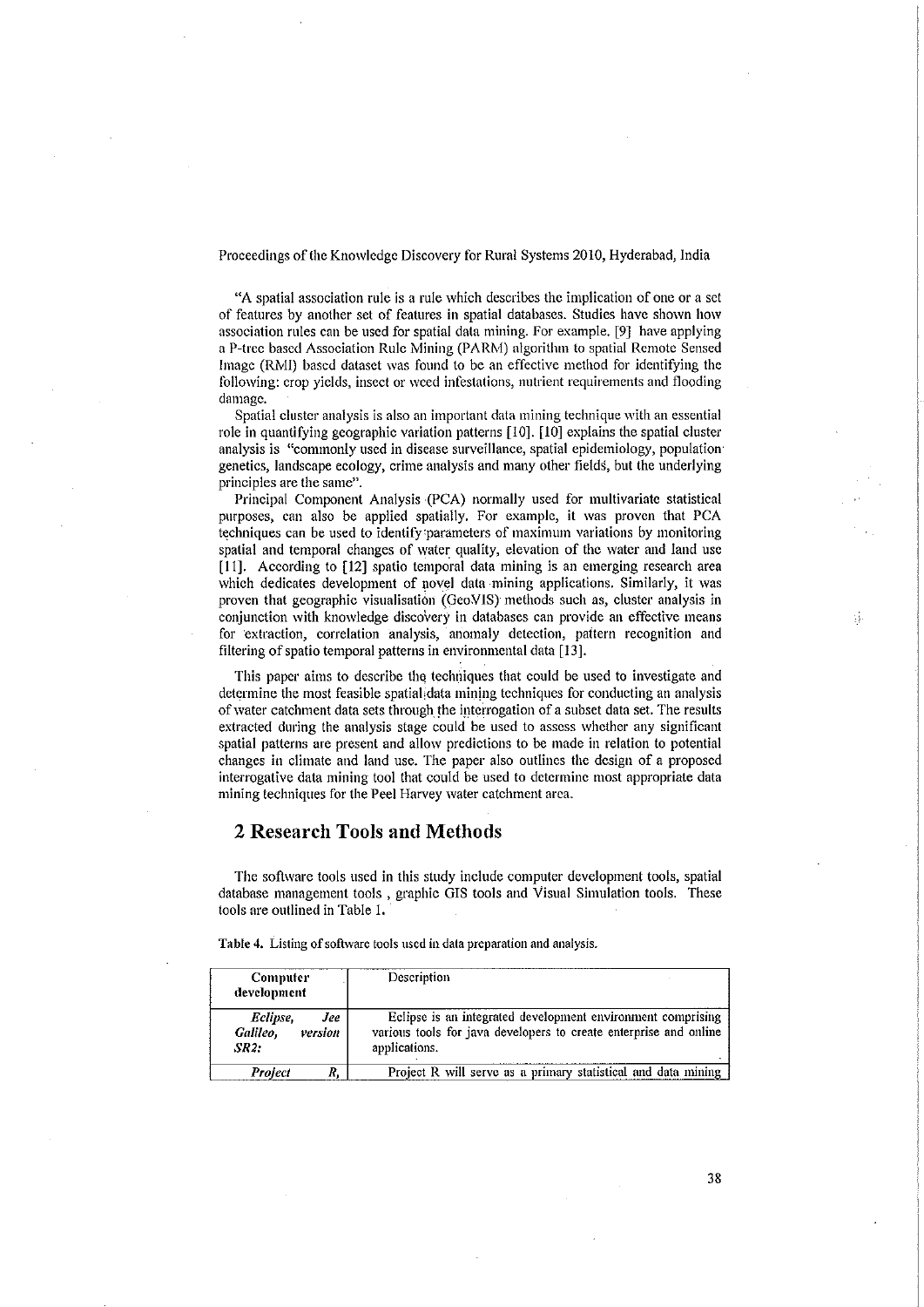| version 2.1.1.0:<br>rJava,<br>version                         | analysis tool. Several extension or library packages for carrying<br>out the proposed data mining techniques will be installed within<br>the Project R environment. The extensions outlined below, are<br>composed of predefined algorithms and mathematical formulas<br>for running data analysis operations on the Peel-Harvey spatial<br>data sets; R extensions for Cluster Analysis method: k-means,<br>pyclust, melust and fpc.<br>The rJava tool is a Project R, interface bridge and is based on |
|---------------------------------------------------------------|----------------------------------------------------------------------------------------------------------------------------------------------------------------------------------------------------------------------------------------------------------------------------------------------------------------------------------------------------------------------------------------------------------------------------------------------------------------------------------------------------------|
| 0.83                                                          | Java Native Interface (JNI) technology. Using rJava will assist the<br>development process by exposing native Project R operations<br>within the java application.                                                                                                                                                                                                                                                                                                                                       |
| <b>Spatial</b><br>database                                    |                                                                                                                                                                                                                                                                                                                                                                                                                                                                                                          |
| PostgresSQL,<br>version 8.2:                                  | PostgresSQL SQL is an Open source object-relational database<br>system which has a proven architecture and a record of reliability<br>in, data integrity, and correctness. It is capable to run on all major<br>operating systems, including Linux, UNIX (AIX, BSD, HP-UX,<br>SGI IRIX, Mac OS X, Solaris, Tru64), and Windows.                                                                                                                                                                          |
| PostGIS,<br>add-<br>$-$ the<br>to<br>on<br>PostgresSQL:       | The PostGIS tool, exists as an installation add on, as part of the<br>PostgresSQL installer package, and provides additional support<br>for spatial geographic object manipulation of the PostgresSQL<br>object-relational database.                                                                                                                                                                                                                                                                     |
| <b>Graphical GIS</b>                                          | Both uDIG and jGRASS, are based on Eclipse, Rich Client<br>Platform (RCP) technology. The RCP is an architecture that<br>allows various open tool platforms, described as plug-in<br>components which are capable of integrating into one unified<br>client application.                                                                                                                                                                                                                                 |
| version<br>uDIG,<br>1.2<br>RC2<br>software<br>development kit | UDIG, abbreviated which stands for user friendly, desktop<br>located, internet oriented and geographic information system .It is<br>comprised of complex analytical functionalities with a flexible<br>graphical user environment.                                                                                                                                                                                                                                                                       |
| jGRASS,<br>version<br>2.0.20060730:                           | JGRASS is an free open source GIS tool based on the uDIG<br>framework, built and maintained by HydroloGIS in collaboration<br>with CUDAM. The jGrass tool consists of various visual and built<br>in algorithms for that navigating spatial data specifically related to<br>hydrology.                                                                                                                                                                                                                   |
| <b>Visual</b><br>simulation                                   |                                                                                                                                                                                                                                                                                                                                                                                                                                                                                                          |
| Processing<br>version<br>expert,<br>1,0.9                     | open source programming language and environment that<br>allows individuals to developer artistic images,<br>construct<br>computer simulated animations and allow user interactions.                                                                                                                                                                                                                                                                                                                     |

3. Proposed Data mining Software Tool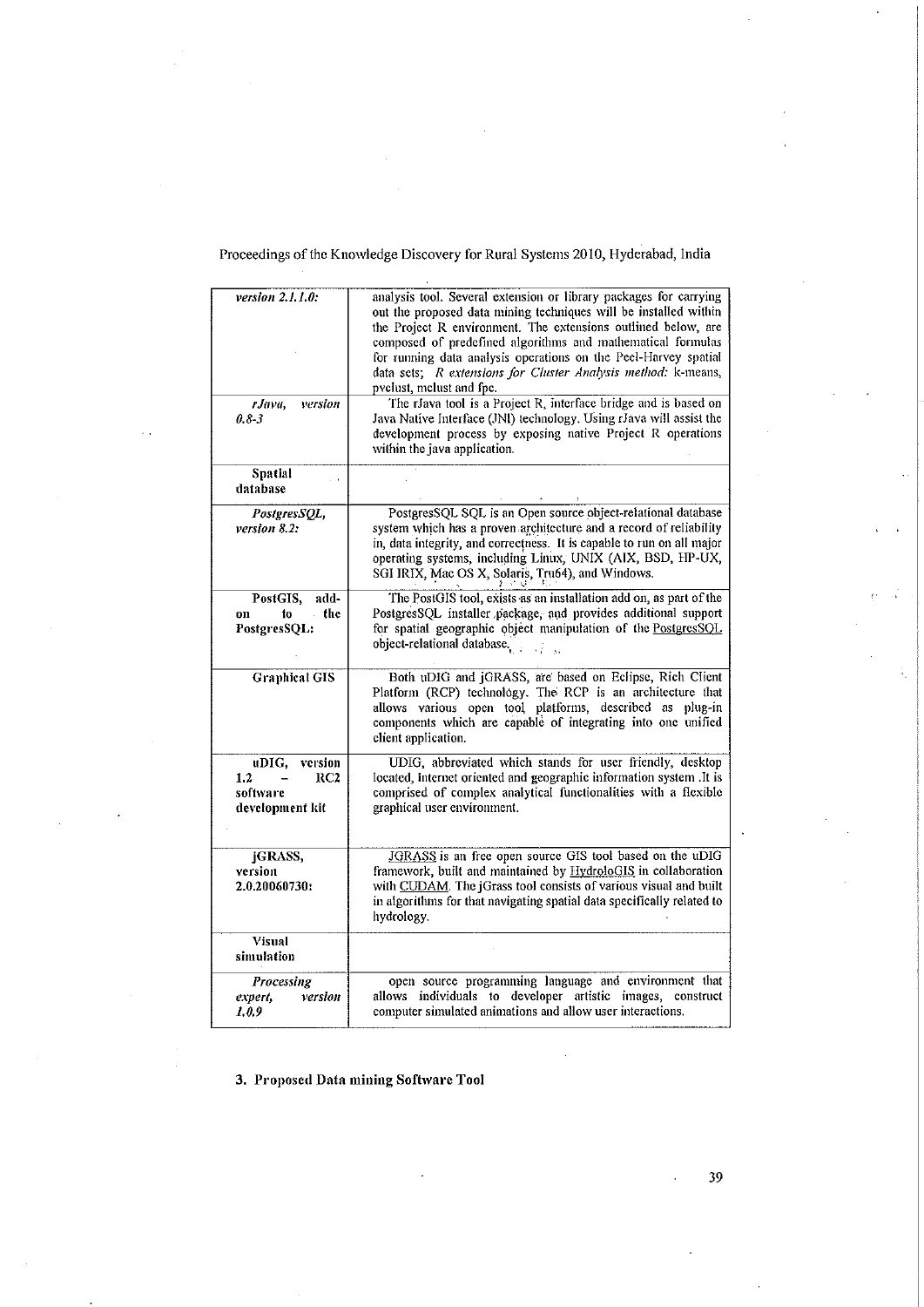A component based software tool has been designed and prototyped which integrates the tools described above (as shown in Fig. 2). This tool will integrate a data set component, visualization component, data mining, data set, visual and data mining and a visual data mining component.

Data set context: The data set context illustrates how the spatial data sets are consumed and collected for storage using a centralised database system.

Visual Context: Representation of a main application that will allow the user to interact with spatial data sets in a visual spatial manner in conjunction with existing functions from in, uDig and jGrass geospatial frameworks. Also, the existing geospatial functions will enable interaction and manipulation of: spatial map layers and water catchment catalogues. In addition, the utilisation of a processing component will provide animated simulation of the water catchments, for example, the effects and impacts of future trends surrounding the salinity issues, such as streamline of salinity chemical streamlines. However, the simulation may only be performed upon a completed data mining analysis of data sets. 作器

Data mining context: The representation of a primary data mining process for conducting proposed data mining methods.

Data set, visual and data mining: The shared context 1: illustrates a shared functionality of database management between context 3 and context 2. For example, the visual functionalities of an application may require non-data mining database functionalities for performing query or transactional operations such as: add, delete, view and update of records.

Visual and data mining: Represents a functionality shared between visual, context 2 and data mining, context 3. Aside from the data mining tasks carried out in the following context, the user need may request the Project R environment to create various graphical outputs, for example, graphical charts, sequence of GIF images and other graphical functions supported by Project R.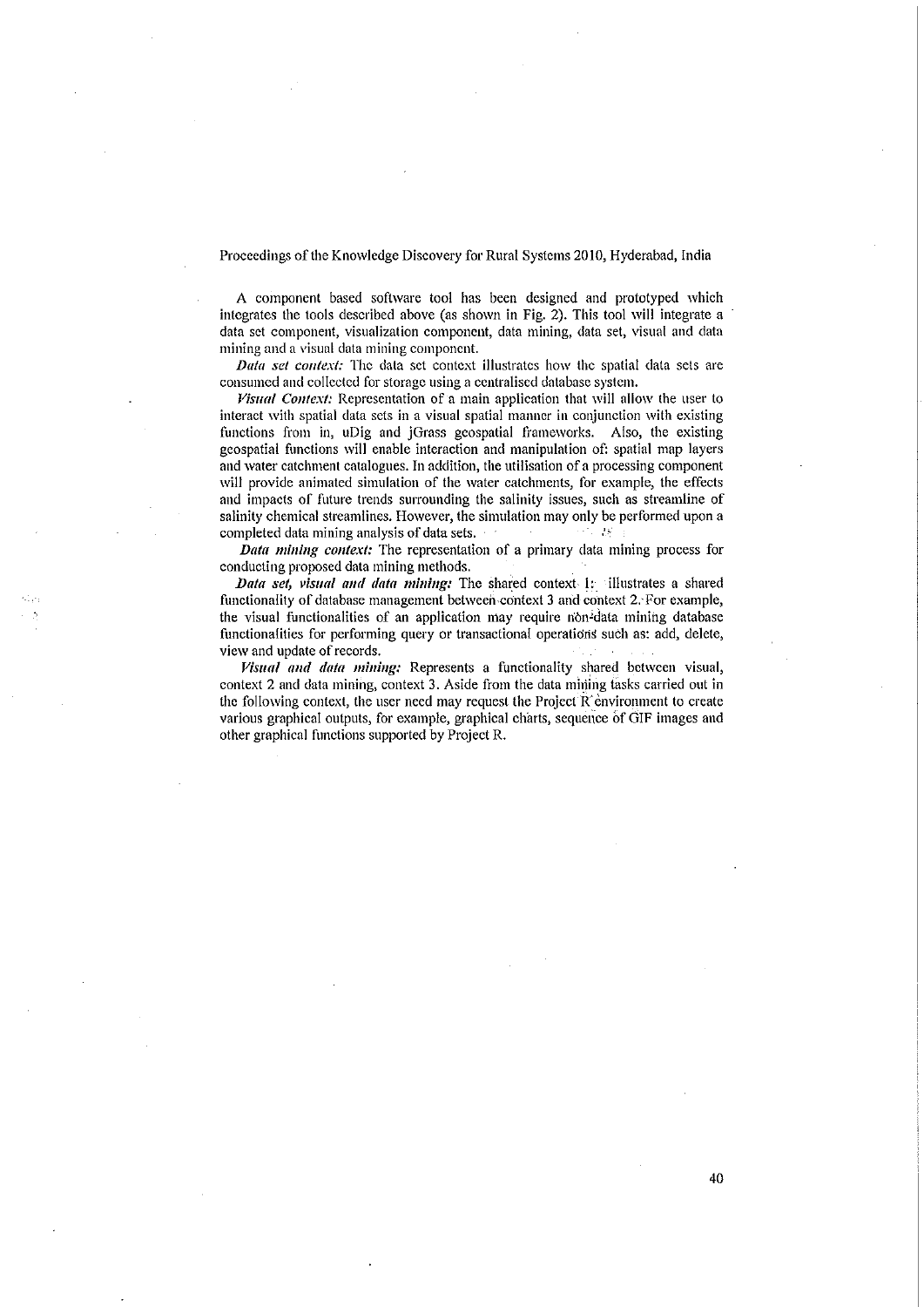

Fig. 2. Proposed data mining software tool design.

tas estas

क्सब्सिट के उन्हें जो<br>जनसंख्या

 $\ddot{\phantom{a}}$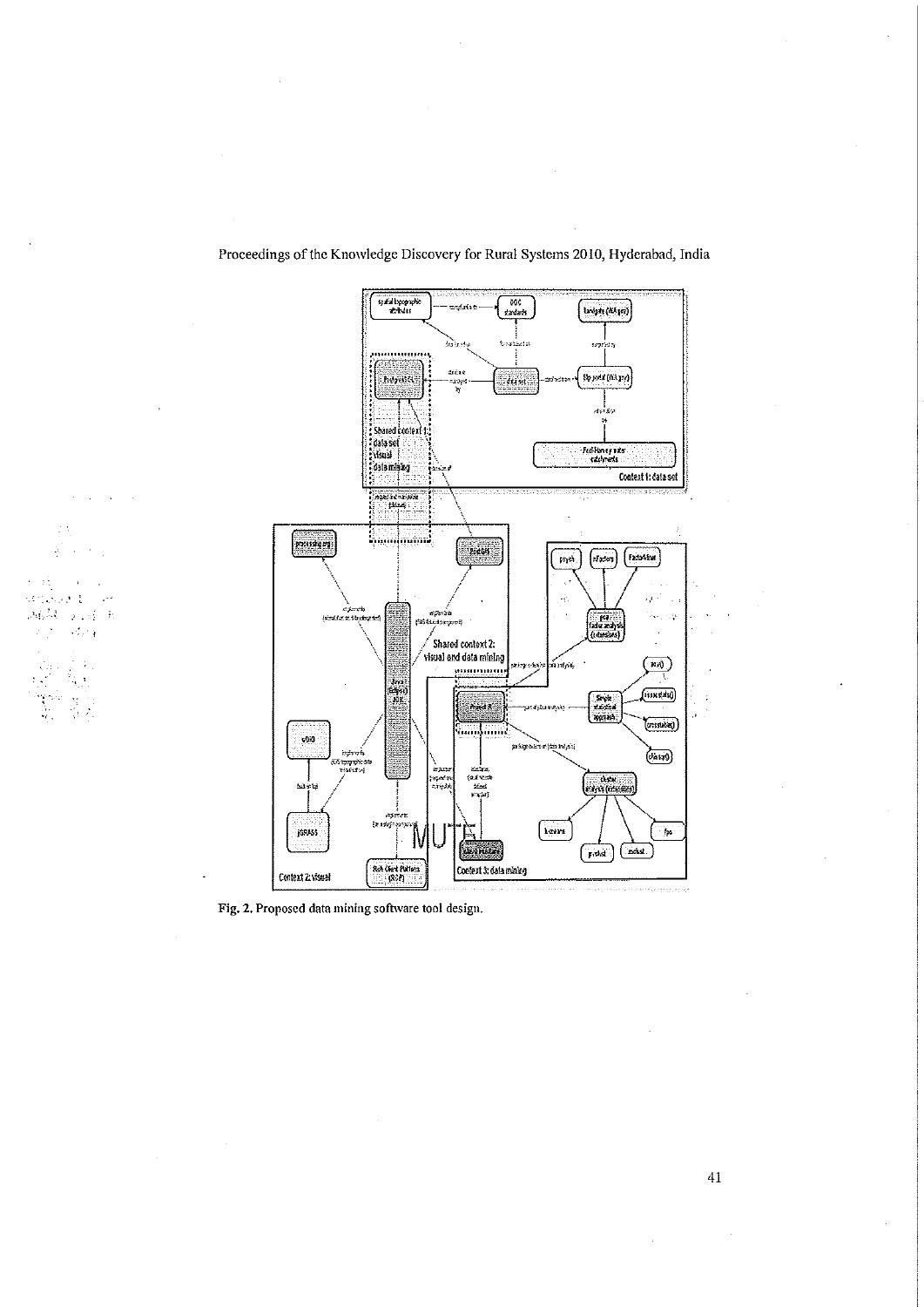## 4. Case Study Activities

The interrogation of the Peel Harvey catchment data was undertaken to demonstrate processed involved to prepare, preprocess and perform some characteristic cluster analyses on the sample geospatial data sets. The Peel Harvey data set was prepared for two regions, Collie and Pinjarra sub region of the Peel Harvey catchment. This data set was composed of shp file with 2:250 000 resolution. The file was imported and catalogued using the uDIG software. This import process can inter-connect multiple layers with the parent layer. The parent layer was collie2 which is represented in green colour. While the Pinjara2 layer is placed on top of the parent layer and represented in the yellow colour. This is displayed in Fig. 3. Shape file are imported into the uDig software.

#### 4.1 Selecting Specific Regions

A specific subregion can be selected using the uDig software. For example, using Collie 2m 250K - Shape file meta-data, it is possible to select specific regions using the Info function and select a region on the map. Alternatively, using the border region selection function from a toolbar section, we can select a boundary (see Fig. 4a, b). Also, note reach time the region is selected; the corresponding meta-data is also selected and highlighted in yellow. Once the table section is accessed, all the data being selected is temporarily aggregated for further manipulation, for example, data extraction.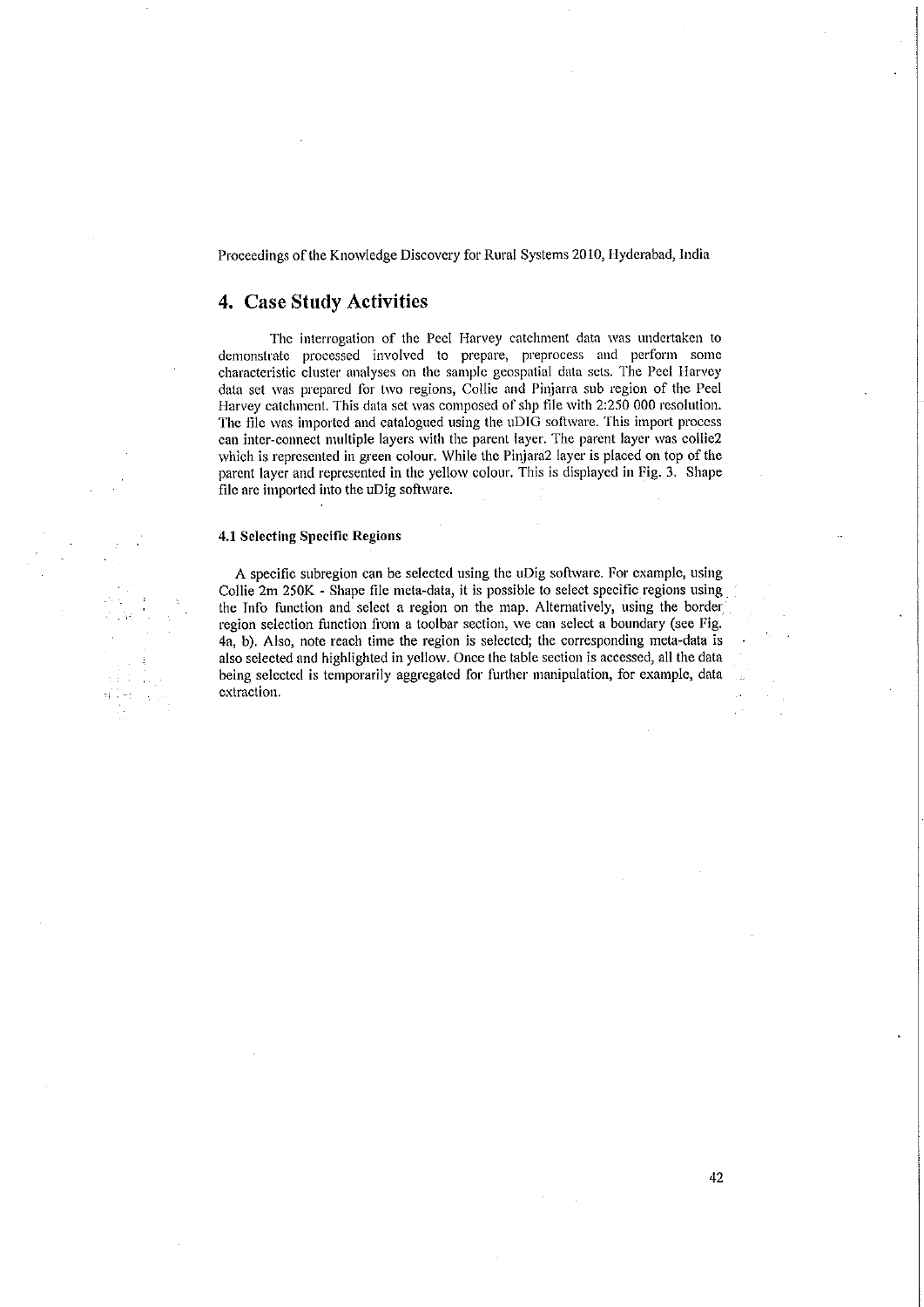

Fig. 3. Map information identifier feature using uDig software.



 $\ddot{r}$ 

Fig. 4a Map selection tool bar feature using uDig software. b) Automated data selection for region selection.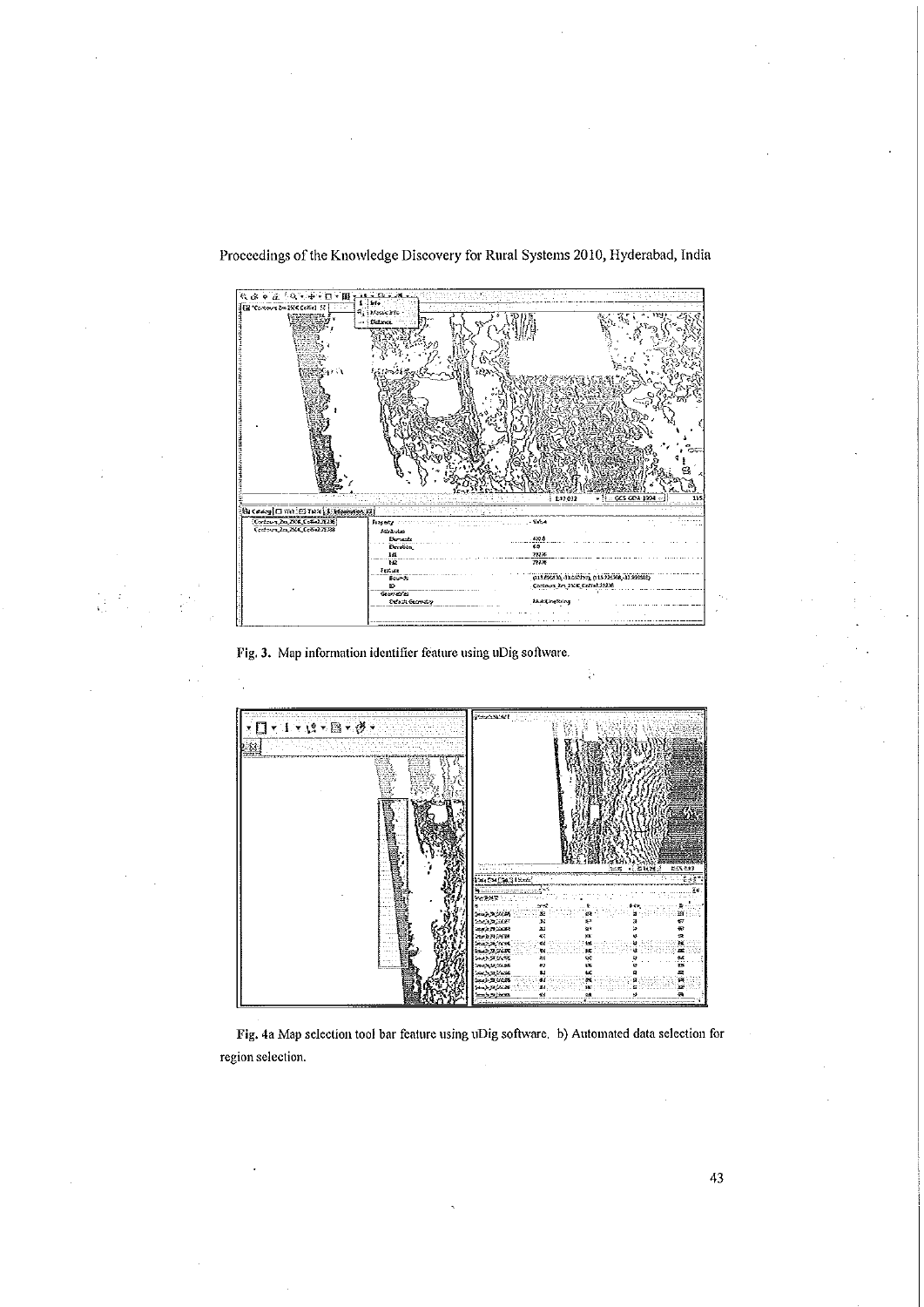The data set was exported as a resource shape file. Other data extraction formats are also possible included image files. Data export will result in the production of prj file, wid files and shp files for each layer file.

### 4.2 Analysis of Water Catchment Data.

To demonstrate the possible data analysis that can be used to interrogate the water catchment data, a series of cluster analyses were carried out using R scripting package. Project R Packages required for carrying out cluster analysis, Hclust, mclust, stats, pfc, shapefiles, cluster R packages. The following section details the processes used to perform sample data analysis manipulation on the selected region of a Collie data set:-

Step 1: Read the shape file and assign the collie dataset to an object for further manipulation. It is important that the correct location of the shape file is provided, also, the process may take several second or at most half several minutes, depending on the size of a shape file. For this purpose the shape file is reasonably small, less than a megabyte. In addition, there is no need to provide the extension of a shape file, especially since the shapefile package has distinct features to recognise the file format.

#read the shape file and assign it to a an collieDS object collieDS<-

read.shapefile("C:/Users/Setsuna/uDig/SelectedRegions/Contours\_2m\_250K\_Collie2")

Step 2: Return an actual list that the shape file package has processed. Note that shape file automatically processes the corresponding dbf files. For this purpose, the following list will display a set of dbf objects that correspond with the shapefile.

#returns the list dbf content list of header information. ElementZ, ID1, Elevation\_, ID2 list(collieDS\$dbf)

Step 3: Create two variables as unique list of data objects. This is required in order for the data frame to be constructed. In addition, assign the graph values as, ID and Elevation. Note, appending the dbf%ID2 or Elevation keywords to the collieDS string will implicitly access the meta-data attributes.

44

# variable list

varID <- list(collieDS\$dbf\$dbf\$ID2)

varElev <- list(collieDS\$dbf\$dbf\$Elevation)

# aggregated data into a frame object consisting of (ID and Elevation)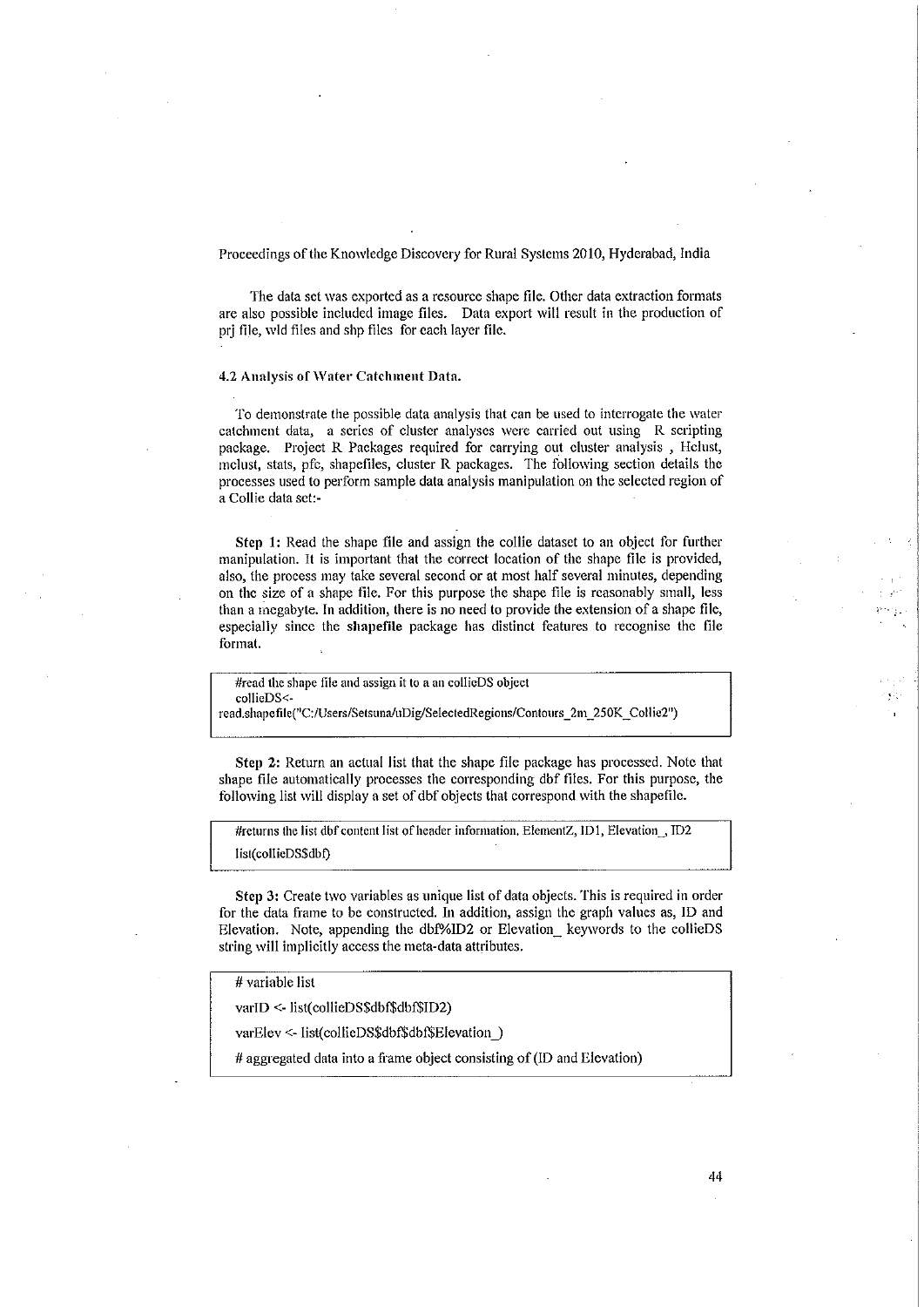### collieDSFrame <- data.frame( a=varID, b=varElev, c=c('ID','Elevation'))

Using the holust and stat package, a hierarchical agglomerative graph was created using the Euclidean distance matrix representation.

#Create HIERARCHICAL AGGLOMERATIVE

distanceMatrix <- dist(collieDSFrame, method = "euclidean") # distance matrix

fit <- helust(distanceMatrix, method="ward")

#### **MClustering Example**

A model based clustering was created using the mclust R package library as described following.

```
# Model Based Clustering
library(mclust)
fit <- Mclust(collieDSFrame[-3])
plot(fit, collieDSFrame[-3]) # plot results
```
As a result of this, the following four diagrams are displayed, mclust, Bayesian Information Criterion (BIC) classification, direct classification plot, uncertainty classification and density contour plot. These plot provide an example of the clustering techniques that can be used to interrogate the spatial data sets.



cluster classification produced from Rscript.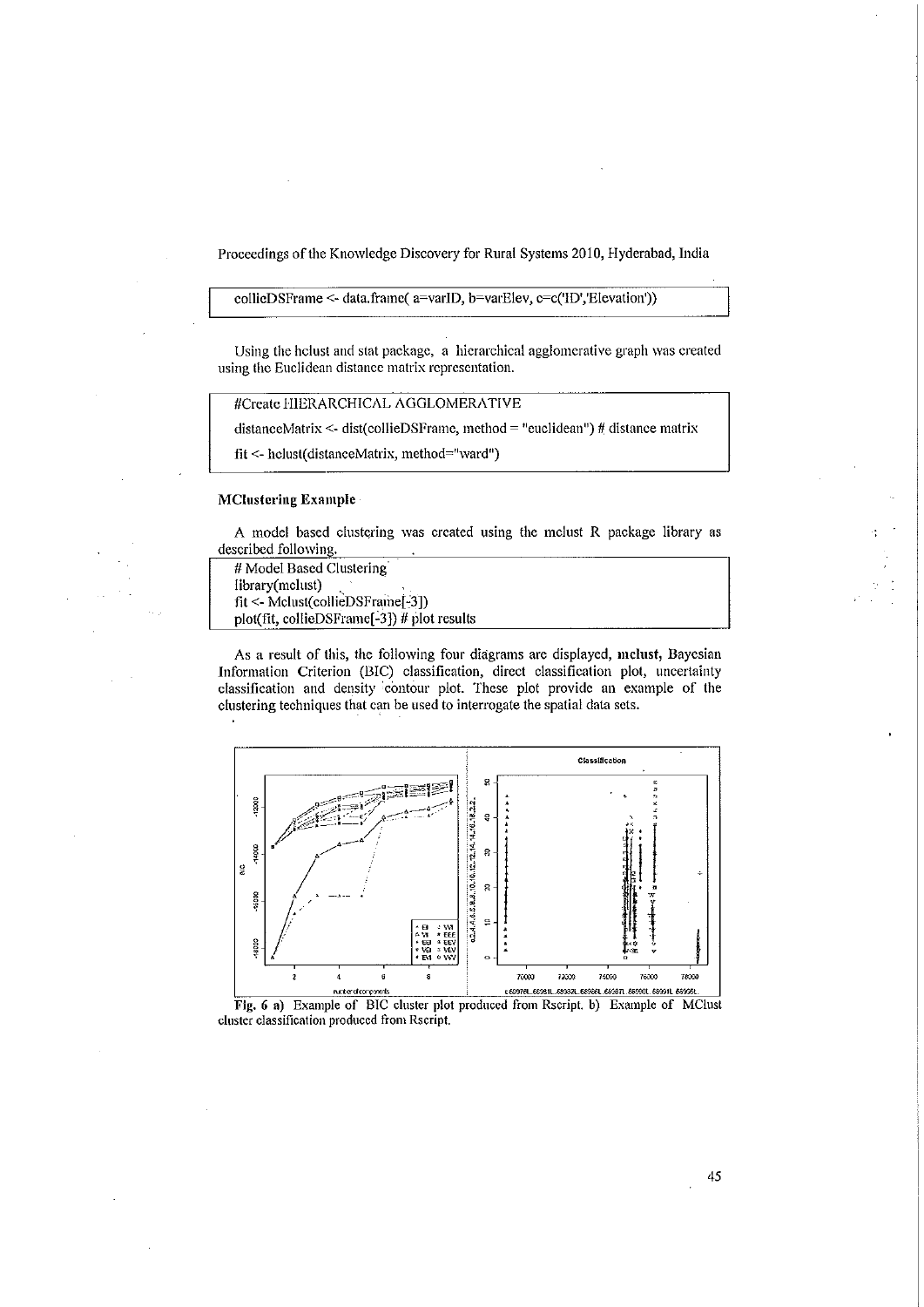



# $\left\langle \left\langle \left\{ \mathbf{r}^{\left(1\right)},\mathbf{r}^{\left(2\right)}\right\} \right\rangle \right\rangle =\left\langle \left\langle \mathbf{r}^{\left(2\right)}\right\rangle \right\rangle$

Using the cluster and fpc package, a k-means cluster with 5 clusters from a set of existing collie data source data was created. A clustered plot against first and 2<sup>nd</sup> principal components was also created. For this purpose, the elevation and ID are taken into context of computation of clusters.

|                                                                             | <b>COST</b> |  |  |  |  |  |
|-----------------------------------------------------------------------------|-------------|--|--|--|--|--|
|                                                                             | T.          |  |  |  |  |  |
| # K-Means Clustering with 5 clusters                                        |             |  |  |  |  |  |
| $fit <$ kmeans(collieDSFrame[-3], 5)                                        |             |  |  |  |  |  |
| # plot against two principal components                                     |             |  |  |  |  |  |
| library(cluster)                                                            |             |  |  |  |  |  |
| clusplot(collieDSFrame[-3], fit\$cluster, color=TRUE, shade=TRUE, labels=2, |             |  |  |  |  |  |
| $lines=0$                                                                   |             |  |  |  |  |  |

A centroid cluster plot against the first and second discriminatory functions was created by using the following Rscript.

 $\mu$ # Create a centroid plot against the fisrt and second discriminate functions library(fpc) plotcluster(collieDSFrame[-3], fit\$cluster)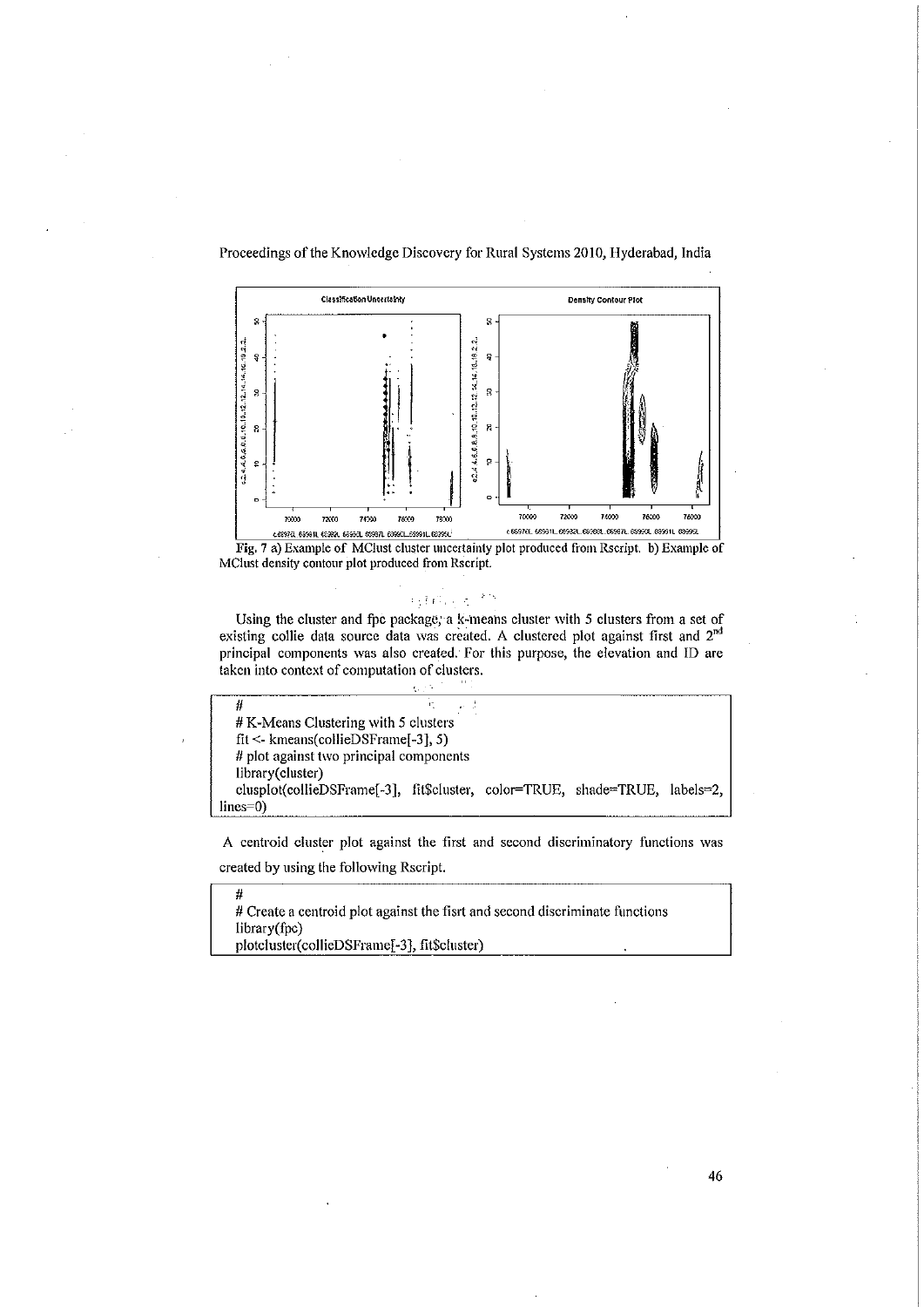

Fig. 8 a) Example of Clustplot of five clusters produced from Rscript. b) Example of Centroid cluster classification produced from Rscript  $\mathbb{R}^2$ 

ite de



There is a need to find better approaches to predict possible land use changes in the South Western Australia agricultural areas. The increasing degradation of agricultural lands from soil salinity, waterlogging, nutrient runoff and eutrophication could have devastating consequences for future food production in Western Australia. The use of data mining provides a means to interrogate the geospatial data sets of land use and soils in this region. A number of data mining techniques could be used to achieve this interrogation. This research has demonstrated the techniques that could be used to preprocess and analyze the data sets. The research has used opensource software tools to demonstrate the process of importing processing and displaying spatial datasets. The study has focused on the Peel Harvey region of Western Australia which is a representative region of the agricultural production areas of South West of Western Australia.

This study has also outlined the design of a proof of concept component based software tool. The techniques described in this paper will be used to integrate into the data mining context of the software tool. It is proposed that this software tool will be used by stakeholders, such as land planners and agricultural scientists to interrogate individual catchment areas or regional areas for land usage. The software tool may provide a means to work through climate and land use scenarios to make predictions of the changes in land use with changes in climate and other agricultural factors.

#### References

1. Australian National Resource Australia: Dryland salinity assessment 2000. Western Australia. Retrieved February 2010 16. from http://www.anra.gov.au/topics/salinity/pubs/national/salinity\_wa.html (2000).